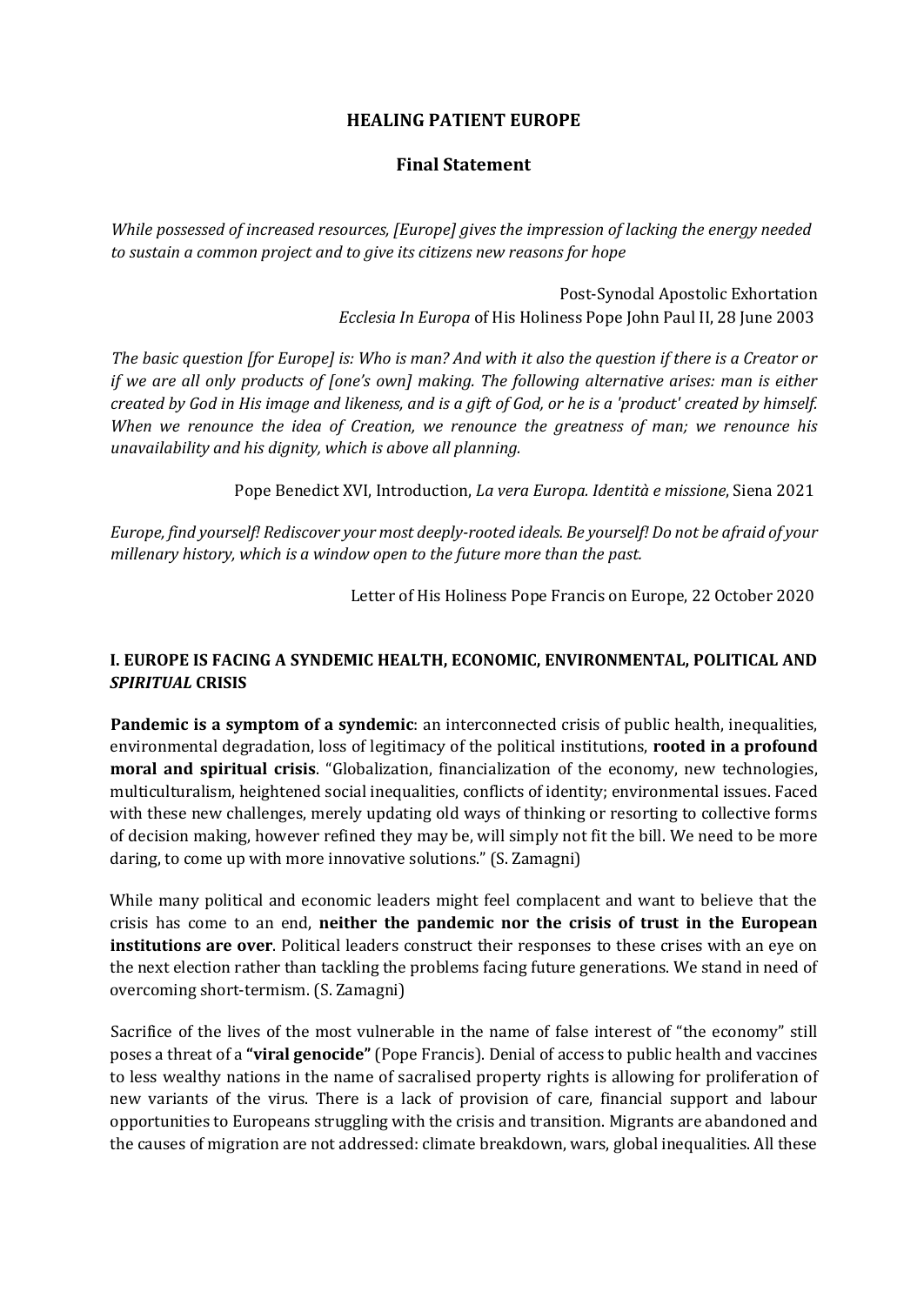are expressions not only of short-termism but also of false **"economism"** (John Paul II).<sup>1</sup> Such a **reductionist materialistic economism** by putting profits over human life **denies** both the **ethics of the Gospel** and the positivist legacy of Louis Pasteur. Sacrificing human lives on the altar of idolised "economy" is a practical denial of the dignity of a human being as a child of God and a person endowed with inalienable dignity. As Pope Benedict stated in his new book on Europe **the idea of Europe is in the figure of Christ and is a foundation of true humanism. If God has become man, the man acquires entirely new dignity. It is this dignity that is in the centre of Europe.** If human being is only a product of random evolution, then his very humanity is an accident. And so at some point it will be possible to sacrifice men and women for other apparently higher purposes and make him an instrument of other men. (Msgr. Sánchez Sorondo)

This practical denial of human dignity, sacrifice of man in the supposed good of "the economy" corrodes the fabric of ethics, politics and eventually corrodes even the foundations of the very democracy and economic life it was supposed to safeguard.<sup>2</sup> What we let the virus do is a choice. Not solving a crisis is a choice. The response to a pandemic creates norms for the social world, and teaches us responses to other crises. **Without** rebuilding the social and relational **capital of trust, Europe can neither win with the virus nor win social support for transition to a greener economy**. While the Next Generation EU is a step in the right direction as it refers to operationalised goals in terms of quality of life, environment etc., it is not enough if we are to overcome the feeling of political, economic and spiritual alienation<sup>3</sup> of European societies.

At the root of our uncertainties and insufficiencies there is an anthropological bias: we think of man as a fundamentally selfish being who cares just for the maximization of individual gains and advantages. W**e need to recover the idea of man as a communitarian being who cannot define his individual good without including in it the good of others** in a system of concentric circles including first his family and then his neighborhood, his fellow citizens, his Nation, Europe and in the last instance the whole of Mankind. (R. Buttiglione)

## **II. WE NEED A** *COPERNICAN REVOLUTION* **PUTTING DIGNITY AND HUMAN LIFE AT THE CENTRE OF ECONOMICS, POLITICS AND CULTURE INSTEAD OF PROFIT**

**These crises are** difficult but **solvable**. **Political leaders** of the EU institutions and nation states have to **take responsibility** for solving them. We need crisis avoidance, not crisis management. We need "a Copernican Revolution in economics: the economy needs to serve people, not people to serve the economy" (Msgr. Gallagher).

**Europe needs to say "I can do it".** (Msgr. Sánchez Sorondo) Europe has the economic, political and spiritual resources to effectively eliminate the virus. Europe can provide for the needs of all its citizens in the form of direct additional income, care and decent work. Europe can become a world leader in ambitious and transformative policies fighting climate change while

<sup>1</sup> John Paul II, *Laborem exercens*, paragraph 7: *A Threat to the Right Order of Values.*

 $2 \text{ In contrast, as research now shows, the countries that have put the lives of their citizens in the centre of their policies.}$ are now better off not only in terms of human costs, but also in terms of civil liberties, and even the GDP rates. M. Oliu-Barton, B. S R Pradelski, Ph. Aghion, P. Artus, I. Kickbusch, J. V Lazarus, D. Sridhar, S. Vanderslott, *SARS-CoV-2 elimination, not mitigation, creates best outcomes for health, the economy, and civil liberties*, The Lancet 2021, [https://www.thelancet.com/journals/lancet/article/PIIS0140-6736\(21\)00978-8/fulltext?fbclid=IwAR0U-](https://www.thelancet.com/journals/lancet/article/PIIS0140-6736(21)00978-8/fulltext?fbclid=IwAR0U-WQLzyjt4YxtPP-pYEbnvGoj4Dth8nLqU0mTsF73DGryIOBpCc0SJc#.YIp9xjyvlRc.twitter)

[WQLzyjt4YxtPP-pYEbnvGoj4Dth8nLqU0mTsF73DGryIOBpCc0SJc#.YIp9xjyvlRc.twitter](https://www.thelancet.com/journals/lancet/article/PIIS0140-6736(21)00978-8/fulltext?fbclid=IwAR0U-WQLzyjt4YxtPP-pYEbnvGoj4Dth8nLqU0mTsF73DGryIOBpCc0SJc#.YIp9xjyvlRc.twitter)

<sup>3</sup> See: John Paul II, *Laborem exercens*.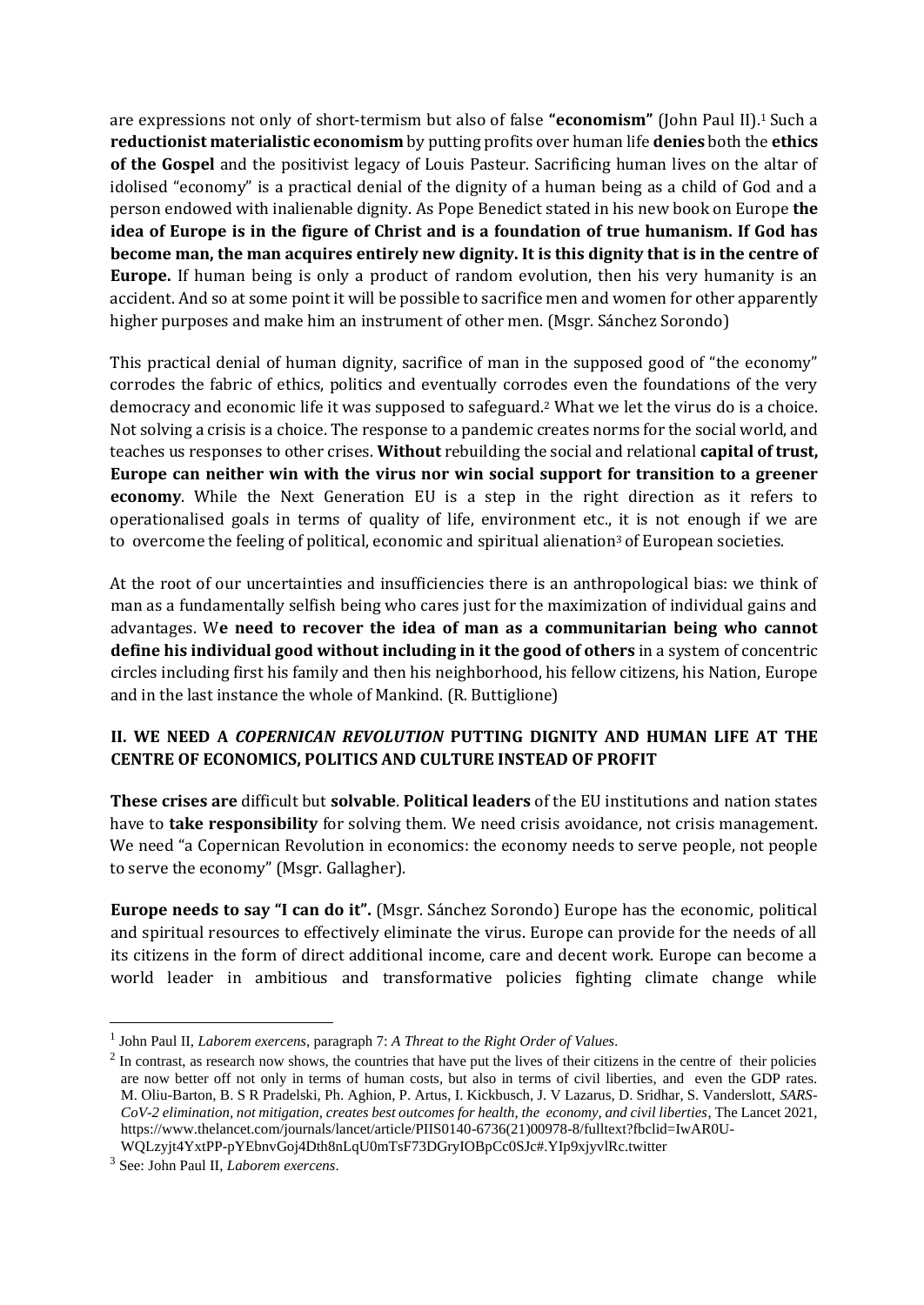simultaneously changing the existing concentration of power and wealth in favour of workers and lower income citizens. Europe can rebuild a common narrative rooted in shared values recognising the dignity of every human life.

Europe needs to restore the confidence of the people in the authority of truth. This has been shaken and many people do not believe in their political leaderships or even to the word of scientists when they demand the observance of the social discipline needed to enforce profilaxis measures. It is easy to condemn these outpours of irrationalism, of fanatical denial of evidence, of uncontrolled passions. We should however be conscious of the fact that the real reason is that many people feel, alienated, defenceless, abandoned to fend for themselves not just in front of the pandemia but more in general in front of social and economic changes that threaten their living conditions and the environment in which they used to feel at home. Many turn against the EU and demagogues can easily instrumentalise their uneasiness and their despair.

They are wrong. But not completely. They are not wrong when they accuse the Union of not delivering on the political goods it has promised and whose offering is the real reason for its existence. The European Project can recover their confidence if the European leaders will make it clear that no man in the Union can be treated just as an object of administration or as an instrument to acquire power or make money. **Only if we put the human person in the centre of our endeavours Europe will recover its credibility and its soul.** (R. Buttiglione)

This has to be translated into concrete decisions and policies:

- 1. **We cannot rely solely on vaccines in the hope that this technical measure will spare us the effort to deal with the root causes of the present crisis and to restructure our economies and politics.** Thus, the EU **has to implement COVID elimination strategies** based on a broad set of preventative measures throughout society as proposed by experts, **to make Europe and the World COVID free. No one is safe until all are safe.** (R. Buttiglione).
- 2. An **Intergovernmental Panel on COVID and on the prevention of new pandemics** has to be created as there is an Intergovernmental Panel on Climate Change.
- 3. The EU has to effectively support global vaccine equity, including the European Commission **supporting lifting the patents on the COVID-19 vaccines** via the WTO TRIPS, if it is to survive as human-rights based soft power.
- 4. **Long COVID, with 143 mln victims worldwide,** has to be recognised as a threat to Europe's resilience, economy and wellbeing of its citizens.
- 5. Due to the disastrous effects which approaches based on "living with COVID" have on public health, economy and public trust – a virus elimination strategy needs to be implemented with a **supplementary temporary income** to get populations on-board in implementing elimination strategies.<sup>4</sup>
- 6. Just as the pandemic cannot be fought if citizens and communities are not empowered, the **EU has to take strong action in social policies if the Green Deal is to win social legitimation and be implemented in accordance with the principle of social justice.**
- 7. **The European Green Deal has to be ambitious and transformative in both environmental and socio-economic terms.** It is necessary to stop all new fossil fuel

<sup>4</sup> Compare: Proposal for Zero-COVID Instrument https://europe-patient.web.app/zero-covid-instrument-proposal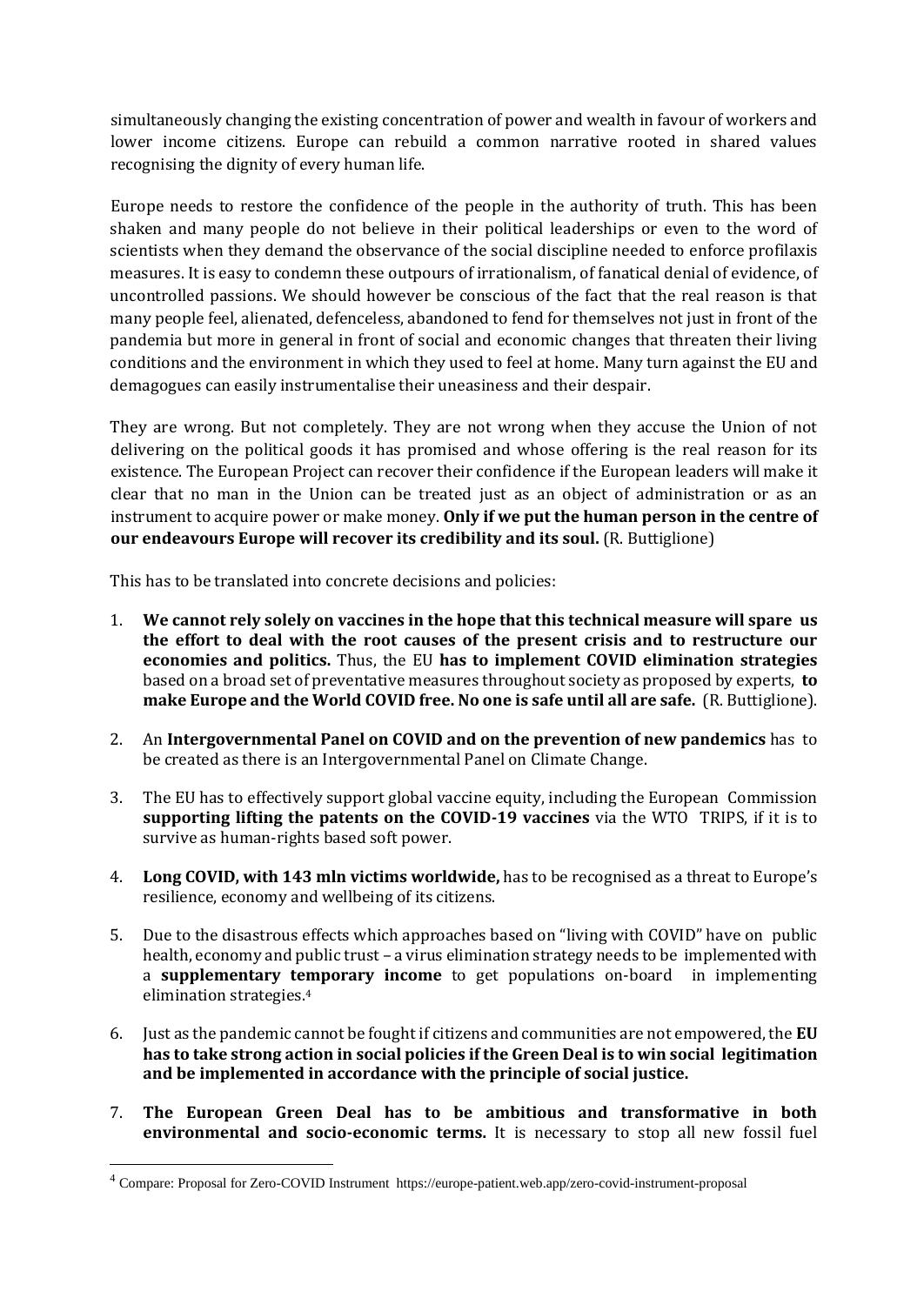infrastructure, especially national projects that are in direct contravention to the EU Green Deal and the Paris Agreement, and to update near term national targets on climate action to reflect their fair national share in the effort to limit global warming to 1.5 degree Celsius. Simultaneously, without a fully funded Just Transition, the European Green Deal will be stopped on the level of implementation in member states by widespread popular discontent. **Full funding of Just Transition means that the poorer member states and poorer social strata should not bear the burden of the cost of green transition.** Thus, **citizens of lower income have to be supported in the face of the rising energy prices and the financial basis of Just Transition Fund has to be seriously widened.**

- 8. The EU needs to ensure that **the position of workers and their communities is strengthened as the result of the Just Transition process**. Thus, wealth creation has to be redirected and the relation between labour and capital restructured.
- 9. A more **fraternal economy** that **works for people and places** has to be promoted by diverse measures. This should include: public procurements safeguarding workers' rights and interests of the local communities, supplementing the EU Environmental Taxonomy with a **Social Taxonomy**, institutionally supporting local and cooperative enterprises, funding **job guarantee** and **community wealth building** schemes which by realising communities environmental and social needs simultaneously provide locally available decent jobs.
- 10. Hardwiring workers participation and **co-determination in the European Green Deal,** is essential. **It is urgent that the democratic principle be extended to the economic sphere too.** Democracy limited to the sphere of political relations is destined not to last very long. In view of this the plurality of corporate structures (capitalist, cooperative, social)<sup>5</sup> and of the banking-financial system (where ethical finance can be found alongside of speculative finance), the variety of property rights, these are all examples of areas of intervention that need to be regulated if Europe wants to make democracy strong and sustainable. (S. Zamagni)
- 11. **We need the Union to have an active role in social policies. Not only harmonizing state legislations but also complementing them.** (R. Buttiglione) To realise these goals and to rebuild social trust and cohesion a **Social Union** has to supplement the existing monetary union.
- 12. To avoid overdependence on financial markets and to strengthen the positions of workers, small business and consumers by balancing the excessive power of the financial sector and

<sup>5</sup> As Pope Paul John II inspired by the experience of the "Solidarity" movement wroteL "From this point of view the position of "rigid" capitalism continues to remain unacceptable, namely the position that defends the exclusive right to private ownership of the means of production as an untouchable "dogma" of economic life. The principle of respect for work demands that this right should undergo a constructive revision, both in theory and in practice.the many proposals put forward by experts in Catholic social teaching and by the highest Magisterium of the Church take on special significance *proposals* for *joint ownership of the means of work,* sharing by the workers in the management and/or profits of businesses, so-called shareholding by labour, etc. (...) This group in authority may carry out its task satisfactorily from the point of view of the priority of labour; but it may also carry it out badly by claiming for itself *a monopoly of the administration and disposal* of the means of production and not refraining even from offending basic human rights. Thus, merely converting the means of production into State property in the collectivist system is by no means equivalent to "socializing" that property. We can speak of socializing only when the subject character of society is ensured, that is to say, when on the basis of his work each person is fully entitled to consider himself a part-owner of the great workbench at which he is working with everyone else. A way towards that goal could be found by associating labour with the ownership of capital, as far as possible, and by producing a wide range of intermediate bodies with economic, social and cultural purposes; they would be bodies enjoying real autonomy with regard to the public powers, pursuing their specific aims in honest collaboration with each other and in subordination to the demands of the common good, and they would be living communities both in form and in substance, in the sense that the members of each body would be looked upon and treated as persons and encouraged to take an active part in the life of the body," *Laborem exercens*, paragraph 14: *Work and ownership*.